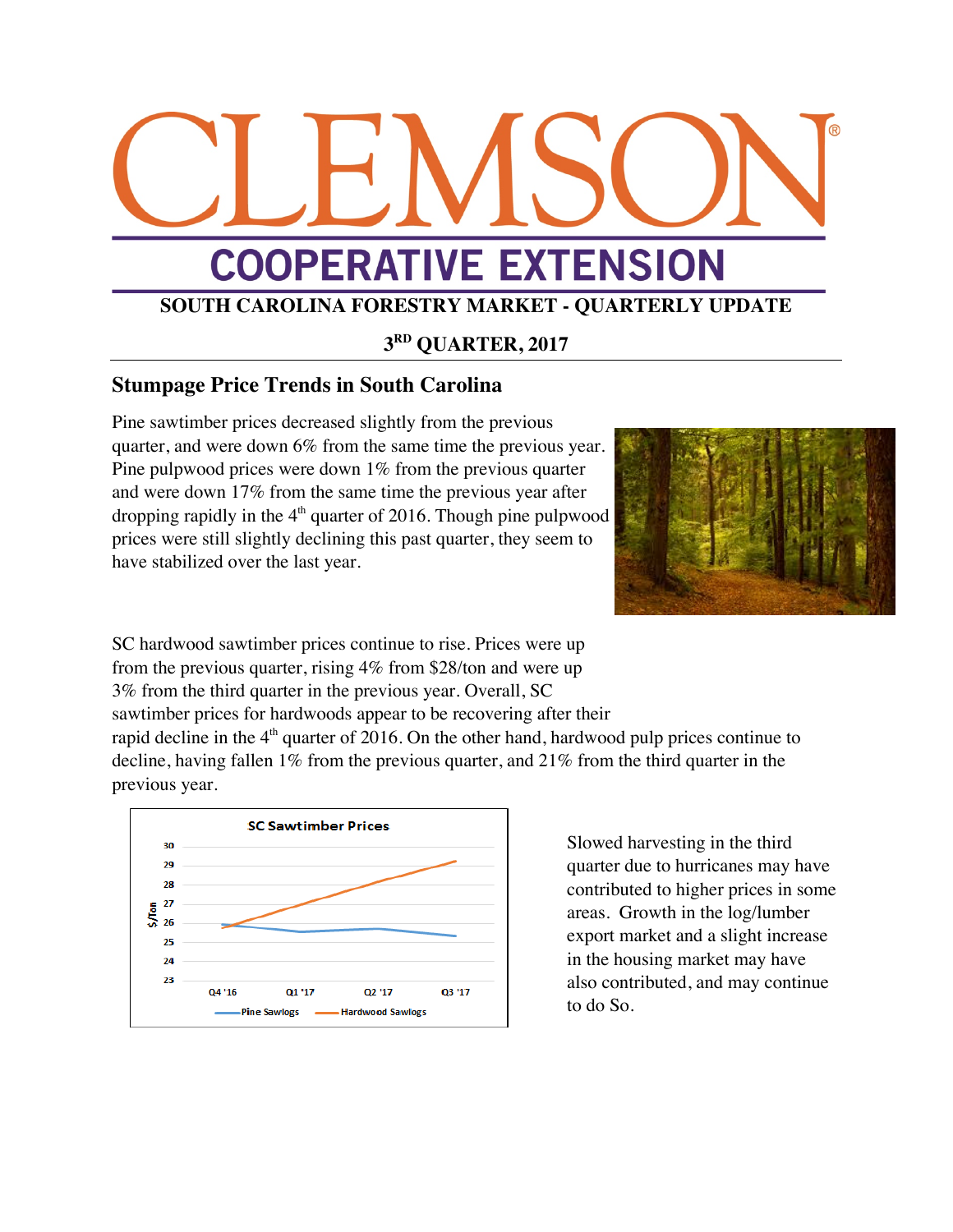However, price trends in local markets could vary significantly depending on the factors such as:

- Size and species composition
- Quality of timber
- Total acre and volume
- Logging operability
- Distance from mills, and
- Current market condition



The South Carolina Forestry Commission also publishes SC timber

and pulpwood price data at https://www.state.sc.us/forest/mprice.htm. Quarterly price data for individual hardwood species is also available at the above link. The timber and pulpwood price data included in this newsletter are published with the permission from TimberMart-South, Warnell School of Forestry and Natural Resources, University of Georgia, Athens GA 30602 and email, tmart@uga.edu.

### **Size of Forestry Economy and Major Sectors in South Carolina**

Over the last decade total output for South Carolina's forestry sector has increased by \$3.6 billion, despite a major recession that occurred midway during that time period. Total output increased from \$17.4 billion to \$21.0 billion since 2006. Employment declined, but, on a total effect basis, labor income increased 11% and income per employee increased 19%.



South Carolina has a vibrant forest economy and a productive timberland base that can be expected to continue to support expansion of the forest economy. Forest industry traditionally has been dominated by pulp and paper and solid wood products. That domination still exists,